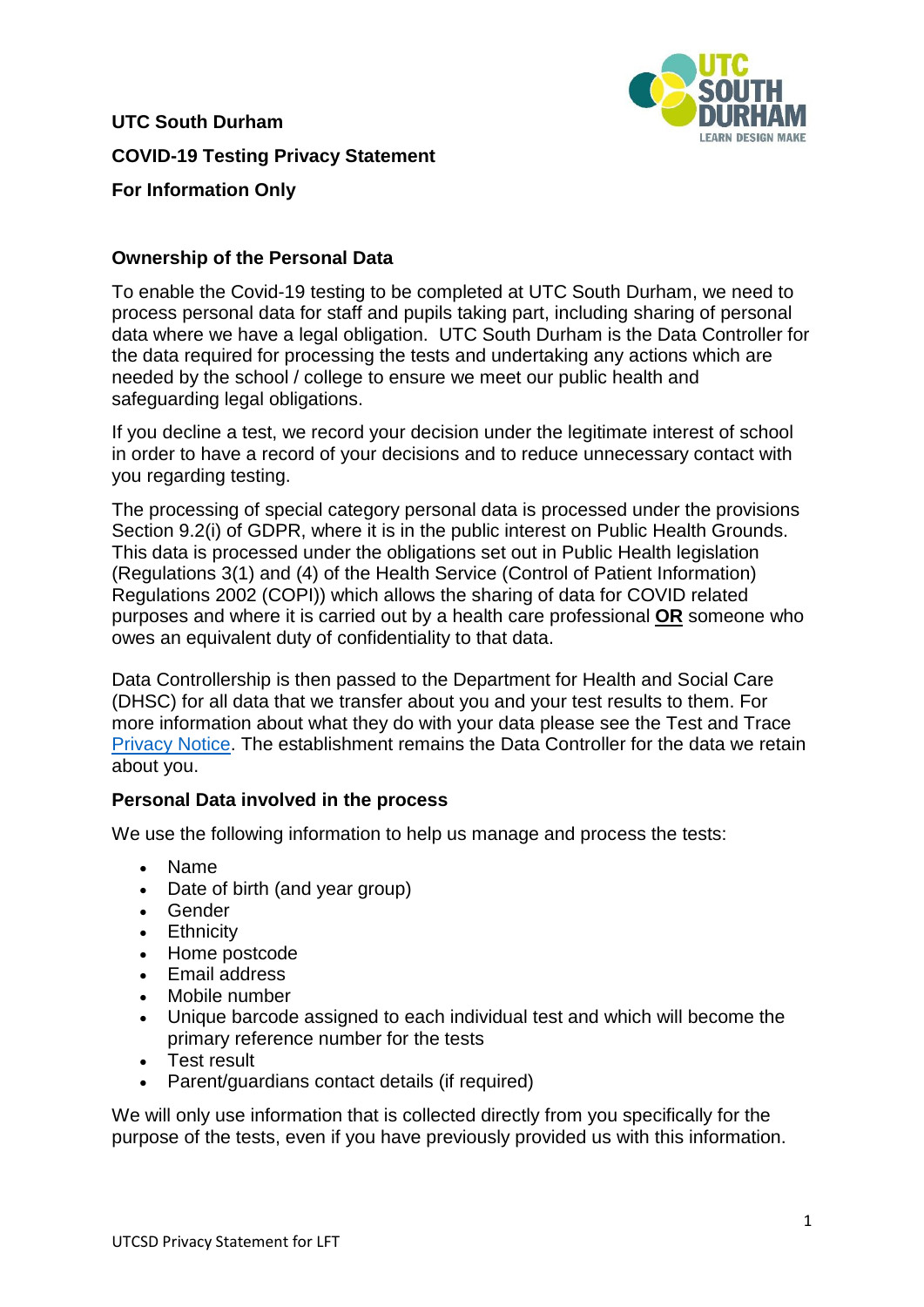## **How we store your personal information**

The information will only be stored securely on local spreadsheets in school/college whilst it is needed. It will also be entered directly onto DHSC digital services for the NHS Test and Trace purposes. Schools/colleges will not have access to the information on the digital service once it has been entered.

## **Processing of Personal Data Relating to Positive test results**

The member of staff, pupil, student or parent (depending on contact details provided) will be informed of the result by the school/college and advised how to book a confirmatory test.

We will use this information to enact their own COVID isolation processes without telling anyone who it is that has received the positive test.

The information will be transferred to DHSC, who will share this with the NHS, GPs. PHE and the Local Government will use this information for wider test and trace activities as well as statistical and research purposes.

This information is processed and shared under obligations set out in Public Health legislation under Regulations 3(1) and (4) of the Health Service (Control of Patient Information) Regulations 2002 (COPI) which allows the sharing of data for COVID related purposes.

This information will be kept by the school/college for up to 14 days and by the NHS for 8 years.

#### **Processing of Personal Data Relating to Negative test results**

We will record a negative result and the information transferred to DHSC, NHS. PHE and the Local Government who will use the information for statistical and research purposes.

This information is processed and shared under obligations set out in Public Health legislation under Regulations 3(1) and (4) of the Health Service (Control of Patient Information) Regulations 2002 (COPI) which allows the sharing of data for COVID related purposes.

This information will be kept by the school/college for up to 14 days and by the NHS for 8 years.

#### **Processing of Personal Data relating to declining a test**

We will record that you have declined to participate in a test and this information will not be shared with anyone.

#### **Data Sharing Partners**

The personal data associated with test results will be shared with

 DHSC, NHS, PHE – to ensure that they can undertake the necessary Test and Trace activities and to conduct research and compile statistic about Coronavirus.